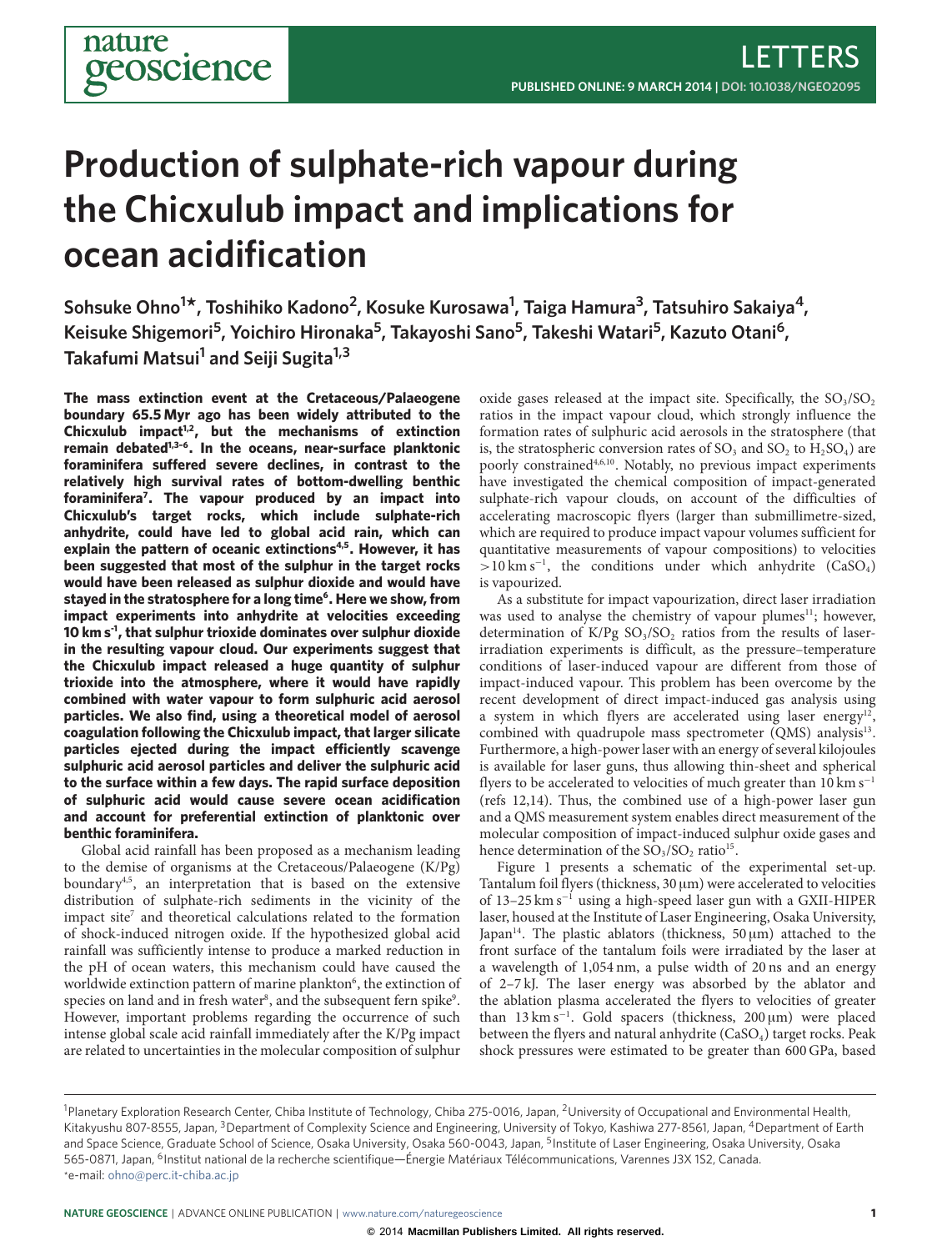

**Figure 1** | Schematic diagram of the experimental set-up. A tantalum flyer and anhydrite target were placed in a large vacuum chamber. A laser-irradiated plastic ablator was attached to the front surface of the Ta flyer. The laser energy was absorbed by the ablator and the generated ablation plasma acted to accelerate the flyer. The chemical composition of the impact-induced vapour plume was measured directly using a quadrupole mass spectrometer (QMS). The vapour was introduced to the QMS using an inhalation tube. A hollow aluminium sphere was used to prevent the dispersal of the impact-induced gas.

on the impedance matching method; these pressures are greater than the vapourization threshold of anhydrite<sup>[16](#page-2-15)</sup>. The influences of vapourization, fragmentation and obliquity of the flyer are negligible<sup>[14](#page-2-13)</sup>. The flyers and targets were placed in a large vacuum chamber (<10<sup>−</sup><sup>3</sup> mbar) and the chemical compositions of the impact-induced vapour plumes were analysed directly by a QMS. The impact-induced S-bearing gas was introduced to the QMS using a stainless steel inhalation tube. A hollow aluminium sphere was used to minimize dispersion of impact-induced S-bearing gas to the large vacuum chamber and to improve the S/N ratio for the QMS analysis. Details of the experimental method are provided elsewhere<sup>[15](#page-2-14)</sup>.

For each shot, we investigated the signal currents of mass numbers 48, 64 and 80, which correspond to the signals for SO,  $SO<sub>2</sub>$  and  $SO<sub>3</sub>$  (we confirmed the mass number—sulphur oxide correspondence from the isotopic ratios of terrestrial sulphur and oxygen[15](#page-2-14); also see Supplementary Information 1) and obtained the amounts of  $SO_2$  and  $SO_3$  released by the impacts. Figure [2](#page-1-1) shows measured  $SO_3/SO_2$  ratios as a function of shock pressure. The upper horizontal axis in Fig. [2](#page-1-1) indicates the impact velocity correspondence between anhydrite and Murchison meteorite, which is a candidate for the K/Pg impact body<sup>[17](#page-3-0)</sup>. We used the planar impact approximation using Hugoniot of Murchison meteorite<sup>[18](#page-3-1)</sup> and anhydrite<sup>[16](#page-2-15)</sup>. Our experiment covers the expected range of impact velocities attributed to the K/Pg impact<sup>[19](#page-3-2)</sup>.

The  $SO_3/SO_2$  ratios obtained here were of the order of 100 in every impact experiment, indicating that  $SO<sub>3</sub>$  is the dominant sulphur oxide species in impact vapour under the conditions of the experiments. As both theoretical calculations<sup>[11](#page-2-10)</sup> and experiments indicate that larger scale vapour clouds yield higher  $SO<sub>3</sub>/SO<sub>2</sub>$  ratios, the  $SO_3$ -rich composition on laboratory scales implies that the sulphur oxides generated by natural planetary-scale impacts are even more enriched in  $SO_3$  relative to  $SO_2$ . A detailed discussion of size-scaling issues is presented in Supplementary Information 2. Thus,  $SO_3$  is expected to be the main sulphide component in the sulphur oxide gas released during the K/Pg impact.

Next, we carried out theoretical calculations to explore the geological consequences of the release of huge amounts of  $SO<sub>3</sub>$ during the K/Pg impact (Supplementary Information 3). As well



<span id="page-1-1"></span><span id="page-1-0"></span>**Figure 2 | The SO3/SO<sup>2</sup> ratios of impact-induced vapours as a function of impact velocities and peak shock pressures for impacts involving Murchison meteorite and anhydrite, obtained from the mass spectra of vapours using a QMS.** The data show that SO<sub>3</sub> is the dominant sulphur oxide species in the impact vapours at impact velocities of a few tens of kilometres per second. The error bars are related to the sensitivity error of the QMS. Variance between the experiments is related to the adhesion of SO*<sup>x</sup>* gases to the wall of the vacuum system.

as sulphates, the K/Pg impact generated large volumes of silicate particles; theoretical and field studies<sup>[20,](#page-3-3)[21](#page-3-4)</sup> have estimated that the mass of silicate particles ejected during the impact (∼10<sup>16</sup> kg) was greater than that of sulphuric acid aerosols<sup>[22](#page-3-5)</sup> ( $\sim$ 10<sup>14</sup> kg). The silicate particles would have been ejected to space by the impact, although as much as half of the total mass of the ejected particles would have returned to the atmosphere within several hours of the impact, and a large mass of silicate particles would have continued to fall back to Earth even after ∼10 h or longer, depending on their ballistic orbits. By this time, most  $SO<sub>3</sub>$  gas would have settled to Earth where it would have rapidly combined with  $H_2O$  in the atmosphere and condensed into sulphuric acid aerosol particles (Supplementary Information 3–1 and Supplementary Fig. 2). Most of the silicate particles were several tens to several hundreds of micrometres in diameter, as particles of this size make up most of the material within the K/Pg boundary layer at sites located at a distance from the Chicxulub crater<sup>[23](#page-3-6)</sup>. Large silicate particles (diameters, ∼100 µm) in the atmosphere settle much more quickly than sulphuric acid aerosol particles (diameters, ∼1 µm; ref. [24\)](#page-3-7) on account of their relatively high terminal falling velocities. As they fell, silicate condensate particles would have scavenged sulphuric acid aerosol particles in their path, efficiently removing the acid aerosol particles from the atmosphere. Thus, by the scavenging or sweeping out of acid aerosols by coexisting silicate particles, sulphuric acid would have settled to the ground surface within a very short time; ∼50% of the total mass load would have settled to the ground within one day, and approximately 70% of the total mass load would have settled to the ground within two days (the sweepout model is described in detail in Supplementary Information 3–2; the result of a parametric study to assess the sensitivity of the results to the values of the parameters is shown in Supplementary Information 3–3).

Previous theoretical studies<sup>[4](#page-2-5)[,5](#page-2-6)</sup> of K/Pg sulphuric acid deposition assumed very slow rates of deposition of sulphuric acid aerosols (over periods of several months) and a small resultant reduction in oceanic pH (ref. [6;](#page-2-3) Supplementary Information 3–4). However,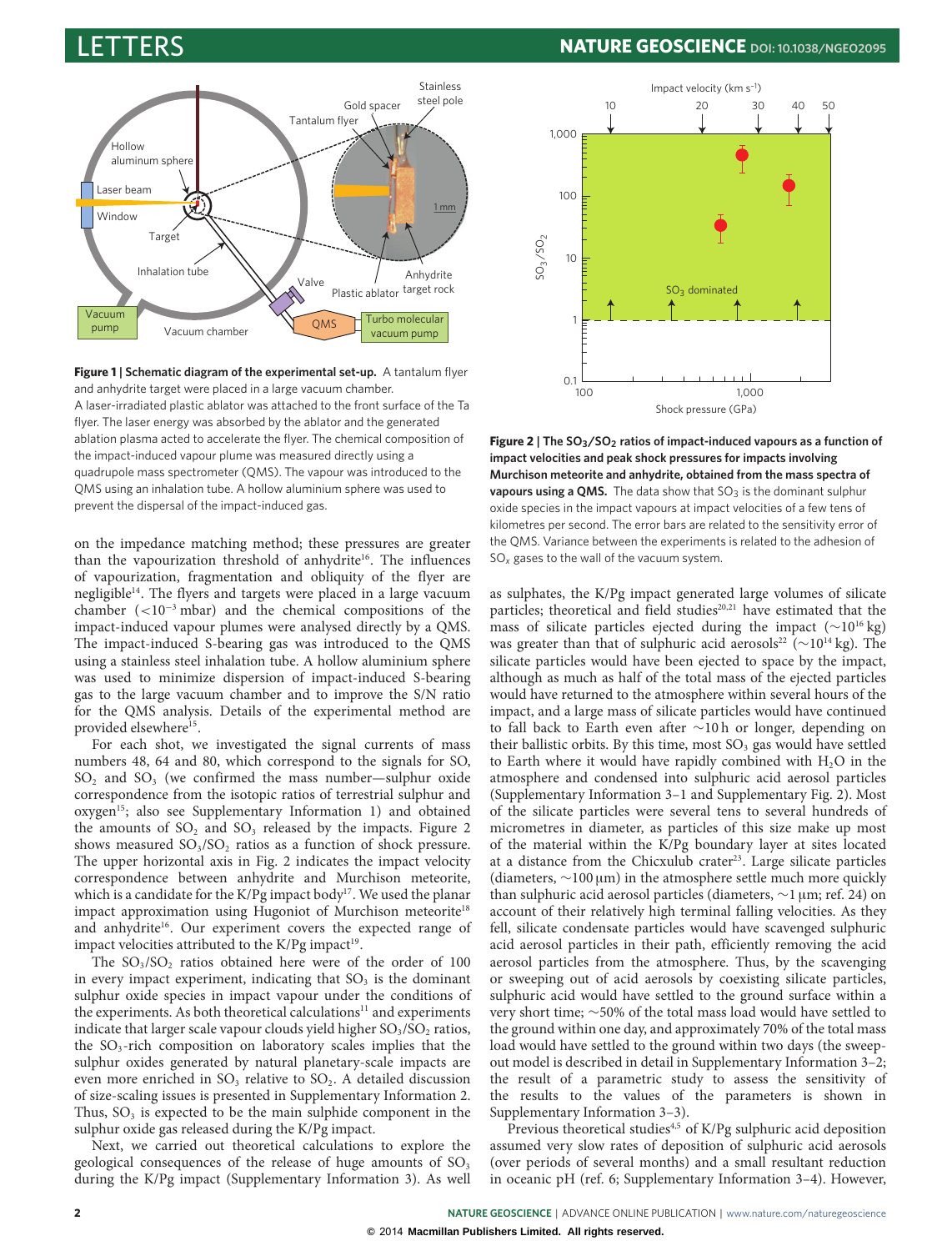# **NATURE GEOSCIENCE** DOI: [10.1038/NGEO2095](http://www.nature.com/doifinder/10.1038/ngeo2095)



**Figure 3 | Modelled temporal trends in the oceanic CO<sup>3</sup> <sup>2</sup>**<sup>−</sup> **concentrations at a water depth of 60 m, following the impact.** The red curve shows  $CO<sub>3</sub><sup>2–</sup>$  concentrations calculated using the mass flux of sulphuric acid on the surface of the ocean. The green curve shows the CO $_3{}^{2-}$  concentrations in the case of dissolution equilibria processes between  $CO<sub>2</sub>$  in the oceans and atmosphere. The dashed lines indicate the saturation levels of aragonite and calcite. The yellow shading indicates undersaturation of the ocean with respect to CaCO<sub>3</sub>.

our results, which show the  $SO<sub>3</sub>$ -dominant composition of impact vapour, indicate that the timescale of sulphuric acid deposition would have been much shorter (two to three days) than that controlled by gas exchange equilibration between the atmosphere and the oceanic surface layer (approximately one year), as calculated from the modern atmosphere–ocean CO<sub>2</sub> flux or from the globally averaged  $CO<sub>2</sub>$  exchange coefficient. Thus, given such short timescales of  $SO<sub>3</sub>$  deposition, the carbonate buffer in the marine surface layer would have been insufficient to modulate pH and  $CO<sub>3</sub><sup>2–</sup>$  levels, resulting in significant decreases in both pH and  $CO<sub>3</sub><sup>2−</sup>$  in most of the global marine surface layer. Figure [3](#page-2-16) shows temporal trends in  $CO<sub>3</sub><sup>2-</sup>$  concentrations in the oceanic surface layer based on such extremely short timescales of sulphuric acid fallout, taking into account vertical mixing in the ocean and ocean–atmosphere  $CO<sub>2</sub>$  exchange (the calculation method is described in Supplementary Information 3–5). The results indicate that rapid surface deposition of sulphuric acid would have produced a dramatic global decrease in  $CO<sub>3</sub><sup>2</sup>$ concentrations and pH in the oceanic surface layer. The estimated minimum  $CO<sub>3</sub><sup>2-</sup>$  concentrations are less than 10% of the saturation levels of carbonates, and the subsaturation levels of CO<sup>2</sup> concentrations would have persisted for several years until ocean–atmosphere gas exchange had restored the carbonate buffer equilibrium.

The extremely intense acid rainfall and dramatic acidification of global marine surface waters can explain many of the features of the geologic record at the K/Pg boundary. For example, a previous study<sup>[25](#page-3-8)</sup> showed that transient episodes of surface ocean acidification may have been the main cause of the extinction of calcifying plankton and ammonites. Such strong ocean acidification could account for the high rates of extinction of carbonatesecreting plankton species, which exceeded the extinction rates of silicate- and organic-secreting plankton<sup>[26](#page-3-9)</sup>. Furthermore, strong acid rainfall and dramatic ocean acidification explain the high rates of extinction of terrestrial and marine planktonic organisms, compared with the moderate rates of extinction observed in freshwater organisms, as acidification of freshwater environments would have been relatively less intense on account of the acid-neutralizing effects of larnite (β-Ca<sub>2</sub>Si<sub>2</sub>O<sub>4</sub>) generated by the impact<sup>[8](#page-2-7)</sup>. Moreover, the occurrence of rapid global acidification is consistent with an increase in the abundance of ground ferns (the so-called fern spike), which are tolerant to acidic water-logged conditions, at the K/Pg boundary<sup>[9](#page-2-8)</sup>. Intense acid rainfall would also have resulted in enhanced weathering of continental crust and the resulting increase of  $87\,\mathrm{Sr}/86\,\mathrm{Sr}$  ratios, as observed at the K/Pg boundary<sup>[27](#page-3-10)</sup>. Both Sr and Li isotopes indicate enhanced continental weathering following the K/Pg impact<sup>[28](#page-3-11)</sup>, although some studies have reported that Cenozoic <sup>87</sup>Sr/<sup>86</sup>Sr ratios are decoupled from silicate weathering rates<sup>[29](#page-3-12)</sup>. Furthermore, the etched crystal surfaces of K/Pg spinels found in Bulgaria may be the result of high stratospheric densities of sulphuric acid aerosols after the impact<sup>[30](#page-3-13)</sup>. These lines of evidence strongly suggest that concentrated sulphuric acid rains and intense ocean acidification by  $SO_3$ -rich impact vapours resulted in severe damage to the global ecosystem and were probably responsible for the extinction of many species after the K/Pg event. Finally, it is noteworthy that, although  $SO_3$ -rich vapour may be responsible for the K/Pg mass extinction,  $SO_3$ -rich rocks are not necessarily found at impact sites other than Chicxulub. This suggests that the target lithology could control the severity of impact-related mass extinction events.

# <span id="page-2-16"></span>Received 30 September 2013; accepted 22 January 2014; published online 9 March 2014

### **References**

- <span id="page-2-0"></span>1. Alvarez, L. W., Alvarez, W., Asaro, F. & Michel, H. V. Extraterrestrial cause for the Cretaceous–Tertiary extinction. Science **208,** 1085–1108 (1980).
- <span id="page-2-1"></span>Schulte, P. et al. The Chicxulub asteroid impact and mass extinction at the Cretaceous–Paleogene boundary. Science **327,** 1214–1218 (2010).
- <span id="page-2-2"></span>Wolbach, W. S. et al. Global fire at the Cretaceous-Tertiary boundary. Nature **334,** 665–669 (1988).
- <span id="page-2-5"></span>4. Pope, K. O., Baines, K. H., Ocampo, A. C. & Ivanov, B. A. Impact winter at the Cretaceous/Tertiary extinctions: Results of a Chicxulub asteroid impact model. Earth Plant. Sci. Lett. **128,** 719–725 (1994).
- <span id="page-2-6"></span>5. Pierazzo, E., Hahmann, A. N. & Sloan, L. C. Chicxulub and climate: Radiative perturbations of impact-produced S-bearing gases. Astrobiology **3,** 99–118 (2003).
- <span id="page-2-3"></span>6. D'Hondt, S. et al. Surface-water acidification and extinction at the Cretaceous– Tertiary boundary. Geology **22,** 983–986 (1994).
- <span id="page-2-4"></span>Sigurdsson, H. et al. Geochemical constraints on source region of Cretaceous/ Tertiary impact glasses. Nature **353,** 839–842 (1991).
- <span id="page-2-7"></span>Maruoka, T. & Koeberl, C. Acid-neutralizing scenario after the Cretaceous-Tertiary impact event. Geology **31,** 489–492 (2003).
- <span id="page-2-8"></span>Vajda, V. et al. Indication of global deforestation at the Cretaceous-Tertiary boundary by New Zealand Fern Spike. Science **294,** 1700–1702 (2001).
- <span id="page-2-9"></span>10. Pope, K. O., Baines, K. H., Ocampo, A. C. & Ivanov, B. A. Energy, volatile production and climate effects of the Chicxulub Cretaceous/Tertiary impact. J. Geophys. Res. **102,** 21645–21664 (1997).
- <span id="page-2-10"></span>11. Ohno, S. et al. Sulfur chemistry in laser-simulated impact vapor clouds: Implications for the K/T impact event. Earth Planet. Sci. Lett. **218,** 347–361 (2004).
- <span id="page-2-11"></span>12. Kadono, T. et al. Impact experiments with a new technique for acceleration of projectiles to velocities higher than Earth's escape velocity of 11.2 km/s. J. Geophys. Res. **115,** E04003 (2010).
- <span id="page-2-12"></span>13. Ohno, S. et al. Direct measurements of impact devolatilization of calcite using a laser gun. Geophys. Res. Lett. **35,** L13202 (2008).
- <span id="page-2-13"></span>14. Kadono, T. et al. in Proc. Shock Compression of Condensed Matter—2011 (eds Elert, M. L., Buttler, W. T., Borg, J. P., Jordan, J. L. & Vogler, T. J.) 847–850 (American Institute of Physics, 2012).
- <span id="page-2-14"></span>15. Ohno, S. et al. in Proc. Shock Compression of Condensed Matter—2011 (eds Elert, M. L., Buttler, W. T., Borg, J. P., Jordan, J. L. & Vogler, T. J.) 851–854 (American Institute of Physics, 2012).
- <span id="page-2-15"></span>16. Yang, W. & Ahrens, T. J. Shock vaporization of anhydrite and global effects of the K/T bolide. Earth Plant. Sci. Lett. **156,** 125–140 (1998).